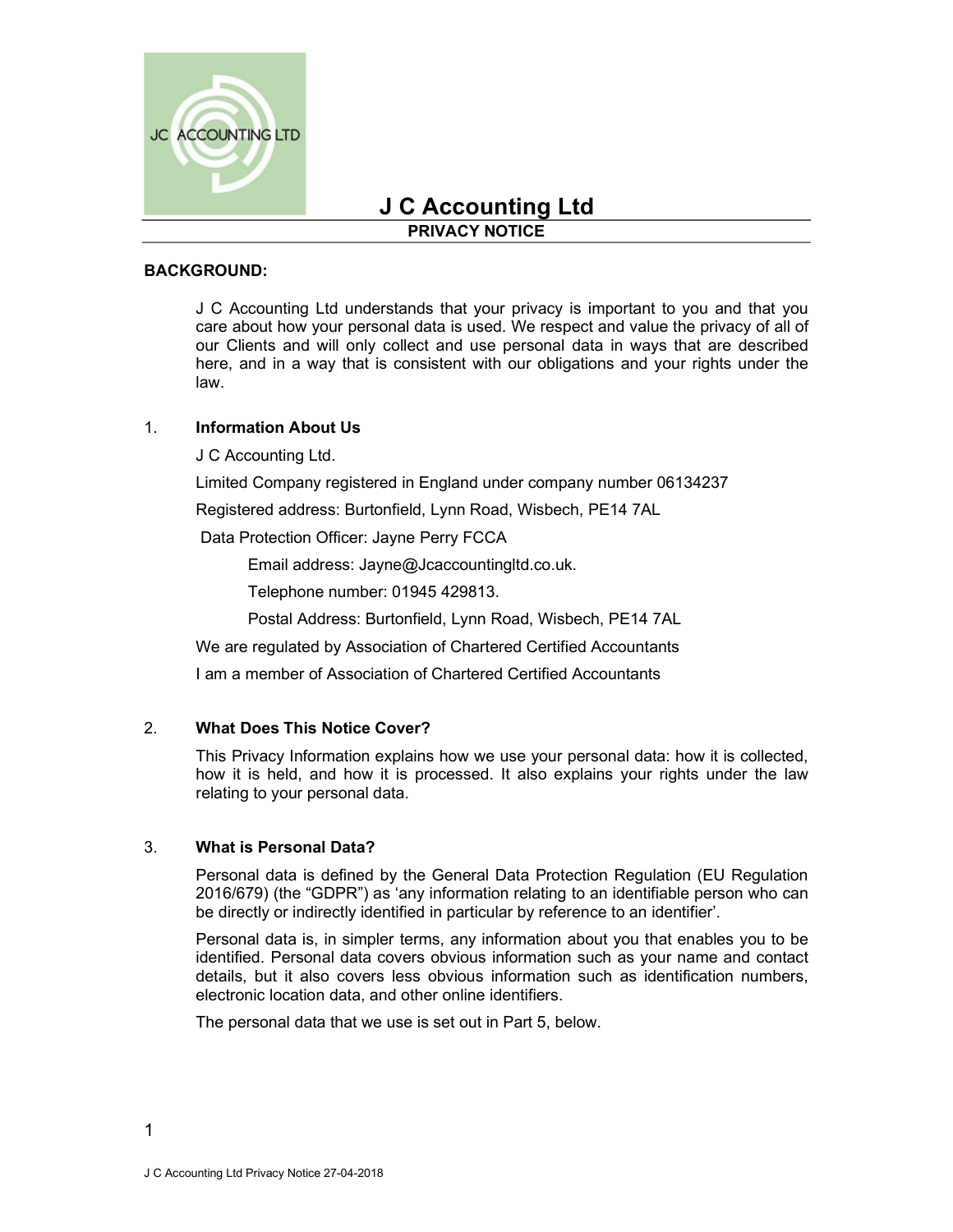# 4. What Are My Rights?

Under the GDPR, you have the following rights, which we will always work to uphold:

- a) The right to be informed about our collection and use of your personal data. This Privacy Notice should tell you everything you need to know, but you can always contact us to find out more or to ask any questions using the details in Part 11.
- b) The right to access the personal data we hold about you. Part 10 will tell you how to do this.
- c) The right to have your personal data rectified if any of your personal data held by us is inaccurate or incomplete. Please contact us using the details in Part 11 to find out more.
- d) The right to be forgotten, i.e. the right to ask us to delete or otherwise dispose of any of your personal data that we have. Please contact us using the details in Part 11 to find out more.
- e) The right to restrict (i.e. prevent) the processing of your personal data.
- f) The right to object to us using your personal data for a particular purpose or purposes.
- g) The right to data portability. This means that you can ask us for a copy of your personal data held by us to re-use with another service or business in many cases.
- h) Rights relating to automated decision-making and profiling. we do not use your personal data in this way

For more information about our use of your personal data or exercising your rights as outlined above, please contact us using the details provided in Part 11.

Further information about your rights can also be obtained from the Information Commissioner's Office or your local Citizens Advice Bureau.

If you have any cause for complaint about our use of your personal data, you have the right to lodge a complaint with the Information Commissioner's Office.

#### 5. What Personal Data Do You Collect?

We may collect some or all of the following personal data (this may vary according to your relationship with us):

- Name;
- Date of birth:
- Gender;
- Marital Status
- Address:
- Email address;
- Telephone number;
- Business name:
- Job title;
- Profession;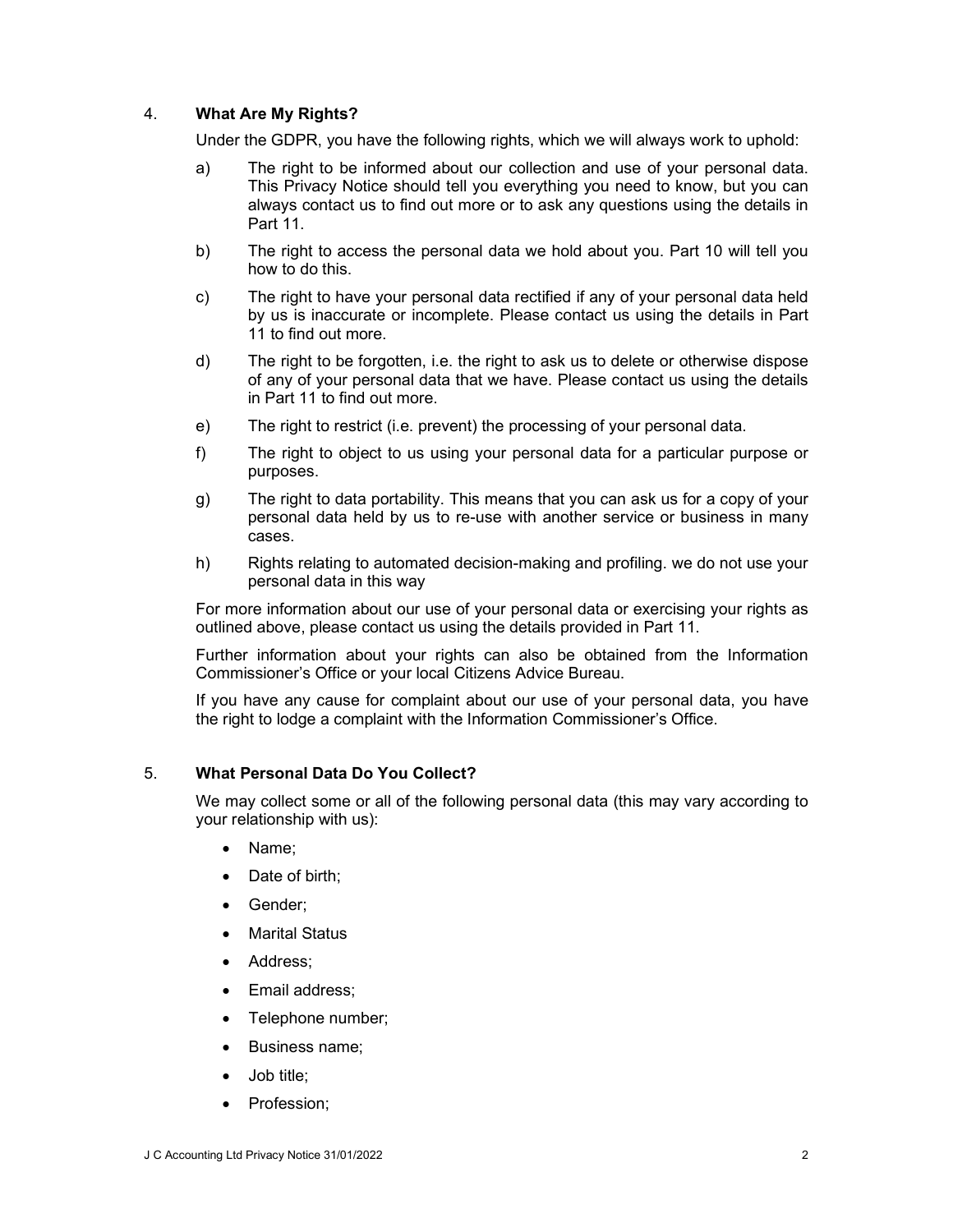- Payment information;
- Bank Details
- NI Number
- Employer
- Pension Provider
- UTR Number
- Tax Code
- Attachment Of Earnings and Similar Liabilities
- Student Loan Information
- Copy of your Driving Licence or Passport
- Copy of a Utility Bill

Your personal data is obtained from the following third parties:

- HMRC Payroll and Taxation Information;
- Government/Councils Attachment Of Earnings Information

# 6. How Do You Use My Personal Data?

Under the GDPR, we must always have a lawful basis for using personal data. This may be because the data is necessary for our performance of a contract with you, because you have consented to our use of your personal data, or because it is in our legitimate business interests to use it. Your personal data will be used for one of the following purposes:

- Providing and managing your account.
- Supplying our services to you. Your personal details are required in order for us to enter into a contract with you.
- Personalising and tailoring our services for you.
- Communicating with you. This may include responding to emails or calls from you.
- With your permission and/or where permitted by law, we may also use your personal data for marketing purposes, which may include contacting you by email and/or text message with information, news, and offers on our services. You will not be sent any unlawful marketing or spam. We will always work to fully protect your rights and comply with our obligations under the GDPR and the Privacy and Electronic Communications (EC Directive) Regulations 2003, and you will always have the opportunity to opt-out.

# 7. How Long Will You Keep My Personal Data?

We will not keep your personal data for any longer than is necessary in light of the reason(s) for which it was first collected. Your personal data will therefore be kept for the following periods (or, where there is no fixed period, the following factors will be used to determine how long it is kept):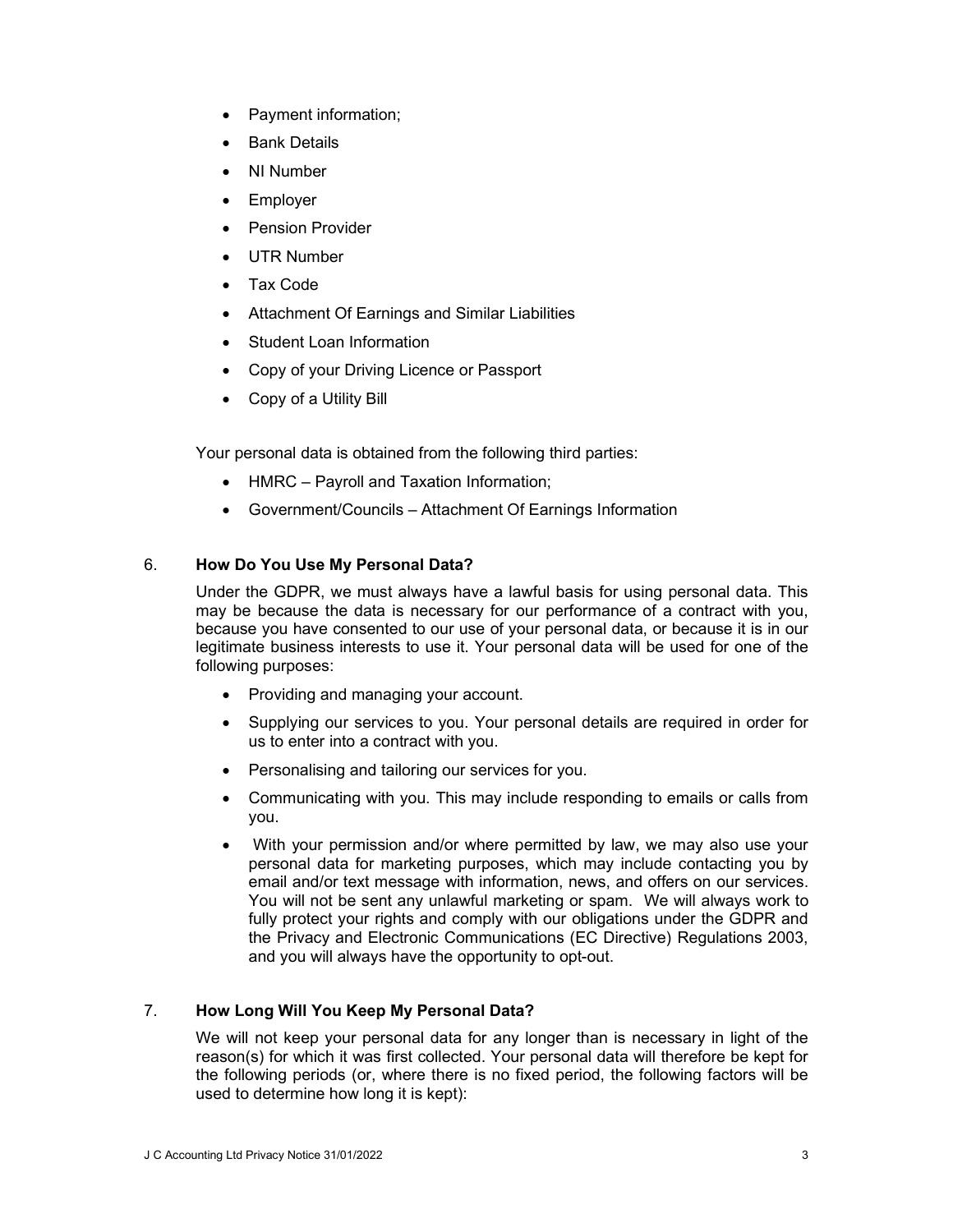6 Years after the end of the Tax Year to which it relates, this is in accordance with HMRC rules.

#### 8. How and Where Do You Store or Transfer My Personal Data?

We will only store your personal data in the UK. This means that it will be fully protected under the GDPR.

The security of your personal data is essential to us, and to protect your data, we take a number of important measures, including the following:

- Storing physical data in a secure filing cabinet
- Making sure that all electronic devices are password protected.

# 9. Do You Share My Personal Data?

We may sometimes contract with the following third parties to supply services to you on our behalf. These may include payment processing, delivery, and marketing. In some cases, those third parties may require access to some or all of your personal data that hold.

If any of your personal data is required by a third party, as described above, we will take steps to ensure that your personal data is handled safely, securely, and in accordance with your rights, our obligations, and the third party's obligations under the law.

In some limited circumstances, we may be legally required to share certain personal data, which might include yours, if we are involved in legal proceedings or complying with legal obligations, a court order, or the instructions of a government authority.

# 10. How Can I Access My Personal Data?

If you want to know what personal data we have about you, you can ask us for details of that personal data and for a copy of it (where any such personal data is held). This is known as a "subject access request".

All subject access requests should be made in writing and sent to the email or postal addresses shown in Part 11.

There is not normally any charge for a subject access request. If your request is 'manifestly unfounded or excessive' (for example, if you make repetitive requests) a fee may be charged to cover our administrative costs in responding.

We will respond to your subject access request within 21 days and, in any case, not more than one month of receiving it. Normally, we aim to provide a complete response, including a copy of your personal data within that time. In some cases, however, particularly if your request is more complex, more time may be required up to a maximum of three months from the date we receive your request. You will be kept fully informed of our progress.

# 11. How Do I Contact You?

To contact us about anything to do with your personal data and data protection,